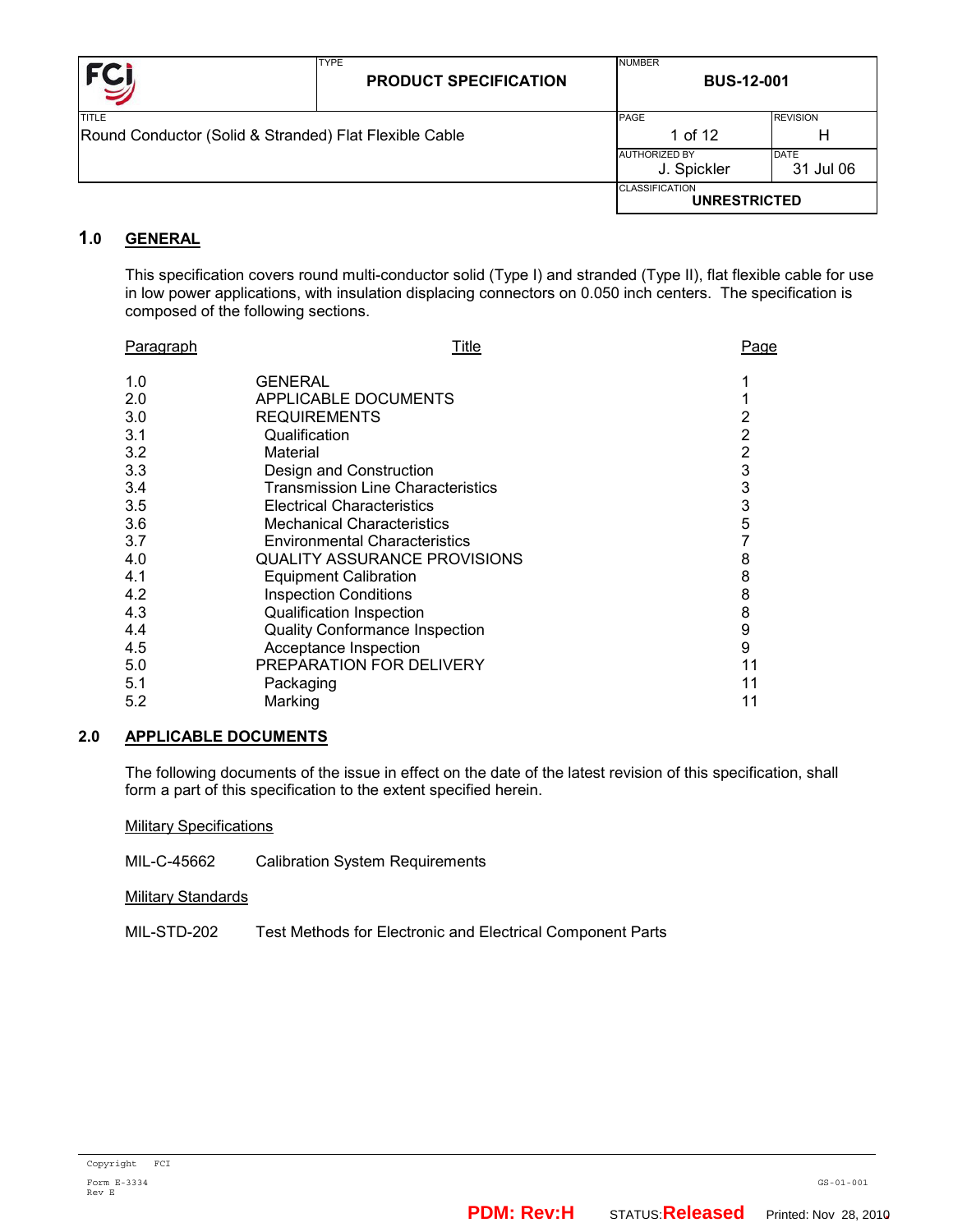|                                                        | <b>TYPE</b><br><b>PRODUCT SPECIFICATION</b> | <b>NUMBER</b><br><b>BUS-12-001</b>           |                          |  |
|--------------------------------------------------------|---------------------------------------------|----------------------------------------------|--------------------------|--|
| <b>TITLE</b>                                           |                                             | PAGE                                         | <b>REVISION</b>          |  |
| Round Conductor (Solid & Stranded) Flat Flexible Cable |                                             | 2 of 12                                      | Н                        |  |
|                                                        |                                             | <b>AUTHORIZED BY</b><br>J. Spickler          | <b>DATE</b><br>31 Jul 06 |  |
|                                                        |                                             | <b>CLASSIFICATION</b><br><b>UNRESTRICTED</b> |                          |  |

Industry Specifications/Standards

| ASTM B3     | Soft or Annealed Copper Wire                                                   |
|-------------|--------------------------------------------------------------------------------|
| ASTM B5     | Electrolytic Copper wire Bars, Cakes, Slabs, Billets, Ingots, and Ingot Bars   |
| ASTM B8     | Concentric-Lay Stranded Copper Conductors, Hard, Medium-Hard, and Soft         |
| ASTM B33    | Tinned soft or Annealed Copper Wire                                            |
| UL Subj 758 | Outline of the Investigation of Thermoplastic-Insulated Appliance Hook-Up Wire |
| UL 2651     | <b>Factory Inspection Procedure</b>                                            |

## **3.0 REQUIREMENTS**

#### 3.1 Qualification

Cable furnished under this specification shall be a product capable of meeting the qualification test requirements specified herein.

3.2 Material

The material used in the construction of the cable shall be as specified herein. Substitute materials shall meet the performance requirements of the specification.

- 3.2.1 Insulation. The insulation material shall be polyvinyl chloride (PVC) having a durometer of Shore C 80 to 90, a minimum tensile strength of 1500 PSI, and a minimum elongation of 100 percent. The material thickness shall be 0.007 minimum.
- 3.2.2 Conductors. The conductor material shall be electrolytic tough pitch (ETP) copper in accordance with ASTM B5.
	- 3.2.2.1 **Solid Conductors (Type I)**. The conductors shall be annealed temper, 10.0 mil diameter wire in accordance with ASTM B3 and shall have a maximum tensile strength of 40 KSI and a minimum elongation of 15 percent in ten (10) inches.

## 3.2.2.2 **Stranded Conductors (Type II).**

3.2.2.2.1 The individual strands shall be annealed temper, 5 mil diameter (AWG-36), tin-coated wire in accordance with ASTM B33 and shall have a maximum tensile strength of 40 KSI and a minimum elongation of 10 percent before stranding.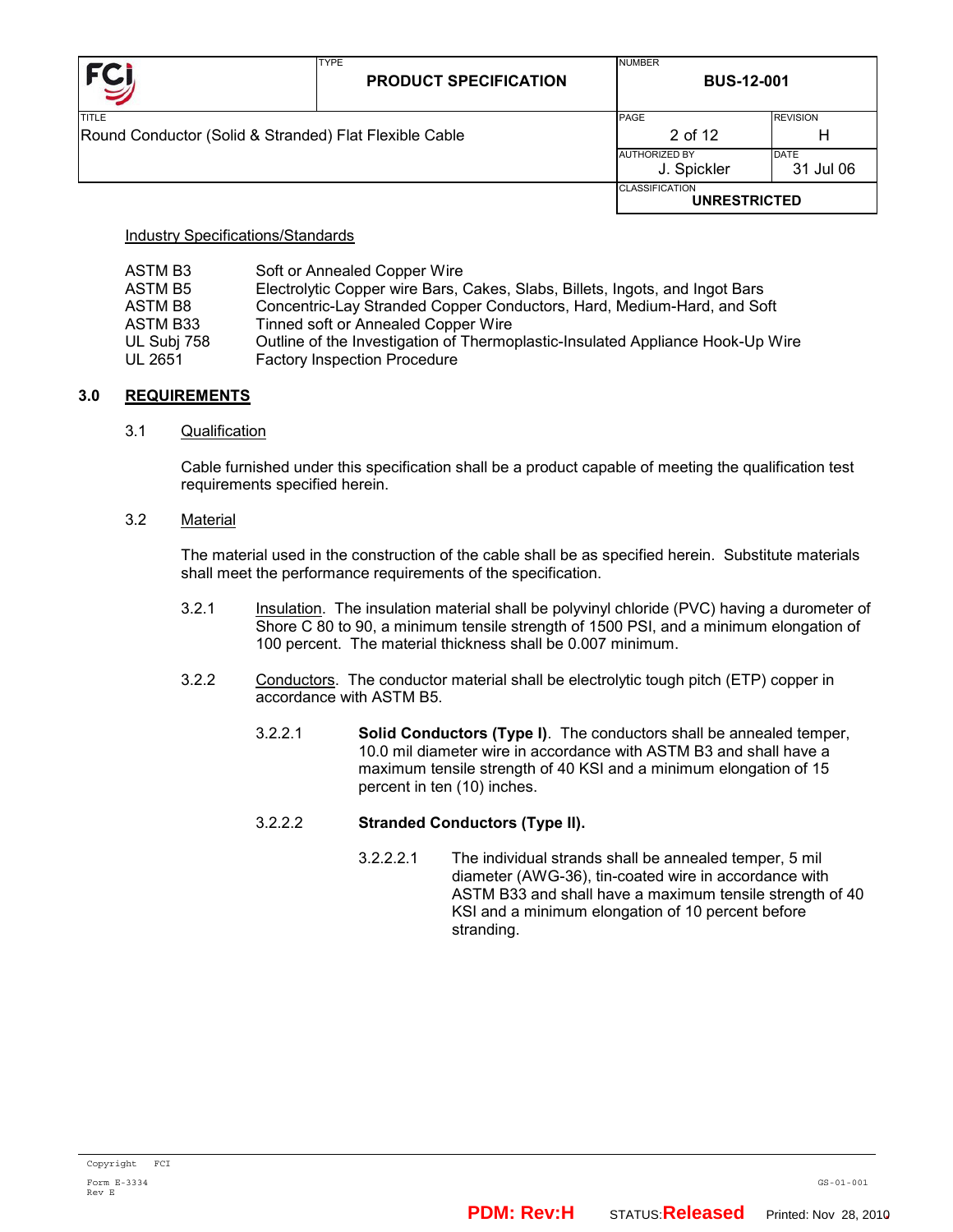| <b>FCI</b>                                             | <b>TYPE</b><br><b>PRODUCT SPECIFICATION</b> | <b>NUMBER</b><br><b>BUS-12-001</b>           |                 |  |
|--------------------------------------------------------|---------------------------------------------|----------------------------------------------|-----------------|--|
| TITLE                                                  |                                             | PAGE                                         | <b>REVISION</b> |  |
| Round Conductor (Solid & Stranded) Flat Flexible Cable |                                             | 3 of 12                                      | н               |  |
|                                                        |                                             | <b>AUTHORIZED BY</b>                         | <b>DATE</b>     |  |
|                                                        |                                             | J. Spickler                                  | 31 Jul 06       |  |
|                                                        |                                             | <b>CLASSIFICATION</b><br><b>UNRESTRICTED</b> |                 |  |

#### 3.3 Design and Construction

The cable shall conform to UL Style 2651 and shall consist of parallel, stranded or solid conductors laminated and/or extruded between two insulation layers. The insulation material shall be formed around the conductors so as to avoid air-spaces adjacent to the conductor.

- 3.3.1 Flammability. The cable shall be flame retardant when tested in accordance with UL Subject 758.
- 3.3.2 Cable Width. The first-to-last conductor spacing for the available cable widths shall be as specified on product drawing.
- 3.3.3 Cable Color. The insulation shall be as specified on the product drawing.
- 3.3.4 Cable Marking. The cable marking shall be as specified on the product drawing. The marking shall not flake or peel under any of the conditions described in this specification.
- 3.3.5 Conductor Splices. Splices may exist in the individual strands of stranded conductors, but shall not exist closer together than one (1) foot.

#### 3.4 Transmission Line Characteristics

- 3.4.1 Characteristic Impedance. When measured in a ground-signal-ground (GSG) configuration, the unterminated cable shall exhibit a nominal characteristic impedance  $(Z_{\Omega})$  of 125 ohms for solid and 105 ohms for stranded.
- 3.4.2 Propagation Delay Time. When measured in a GSG configuration, the terminated cable shall exhibit a propagation delay time of 1.45 to 1.55 nano-seconds per foot of cable length.

## 3.5 Electrical Characteristics

3.5.1 Voltage Rating. The voltage rating of the cable shall be 300 volts RMS.

<sup>3.2.2.2.2</sup> The conductor shall be 7-strand concentric-lay wire equivalent to size AWG-28 and shall have a nominal area of 175 circular mils and a nominal overall diameter of 15 mils; the lay shall be a 0.35 inch maximum, left-hand twist (see ASTM B8).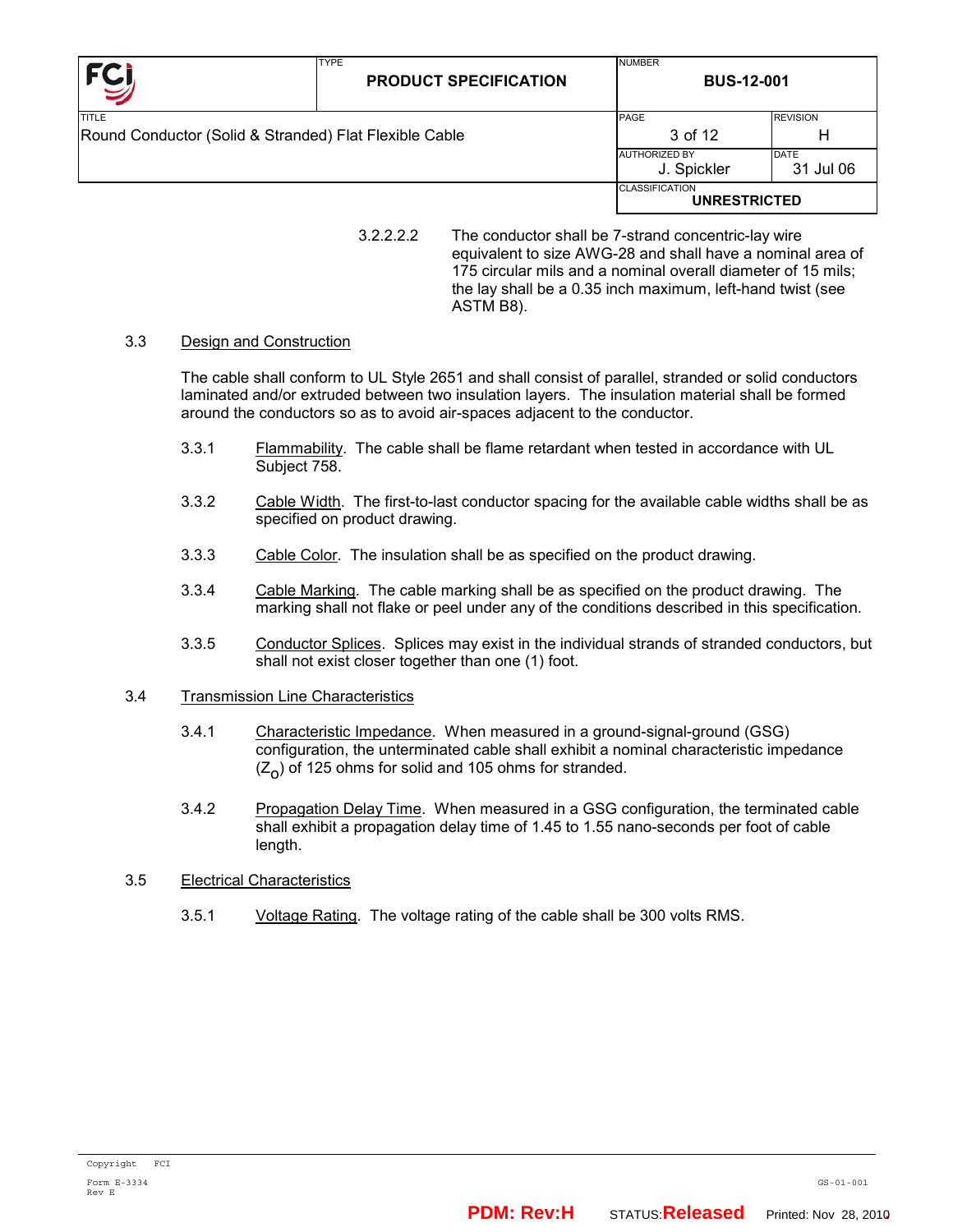

- 3.5.2 Conductor Resistance
- 3.5.3 Type I. The resistance of individual conductors shall not exceed 108 ohms per 1000 feet at 20<sup>o</sup>C when measured with a Kelvin Bridge or other suitable direct current instrument in accordance with MIL-STD-202, Method 303.
- 3.5.4 Type II. The resistance of individual conductors shall not exceed 66 ohms per 1000 feet at  $20^{\circ}$ C when measured with a Kelvin Bridge or other suitable direct current instrument in accordance with MIL-STD-202, Method 303.
- 3.5.5 Dielectric Withstanding Voltage. There shall be no evidence of insulation breakdown when the cable is tested in accordance with MIL-STD-202, Method 301. The following details shall apply:
	- a. Test Potential 1000 volts, RMS, 60 Hz
	- b. Test Duration 60 seconds
	- c. Special Preparation cable (excluding 6 inches at both ends) to be immersed in a water bath, containing 0.5 to 1.0 percent of a suitable wetting agent, for a minimum period of 4 hours
	- d. Points of Measurement (1) Between all conductors commonly connected and the bath; (2) between all conductors alternately connected.
- 3.5.6 Insulation Resistance. The insulation resistance between adjacent conductors shall be not less than 25 megohms per foot (5 megohms per foot after exposure to the humidity environment described in 3.7.3) when measured in accordance with MIL-STD-202, Method 302. The following details shall apply:
	- a. Test Condition B (500 volts DC)
	- b. Points of Measurement between adjacent conductors
- 3.5.7 Capacitance. The capacitance shall be  $14 + 2$  picofarads per foot (12  $+ 2$  picofarads per foot for Type I cable) when measuring in accordance with MIL-STD-202, Method 305, the following details shall apply:
	- a. Test Frequency 1 megahertz
	- b. Points of Measurement one conductor to two adjacent conductors connected in ground-signal-ground configuration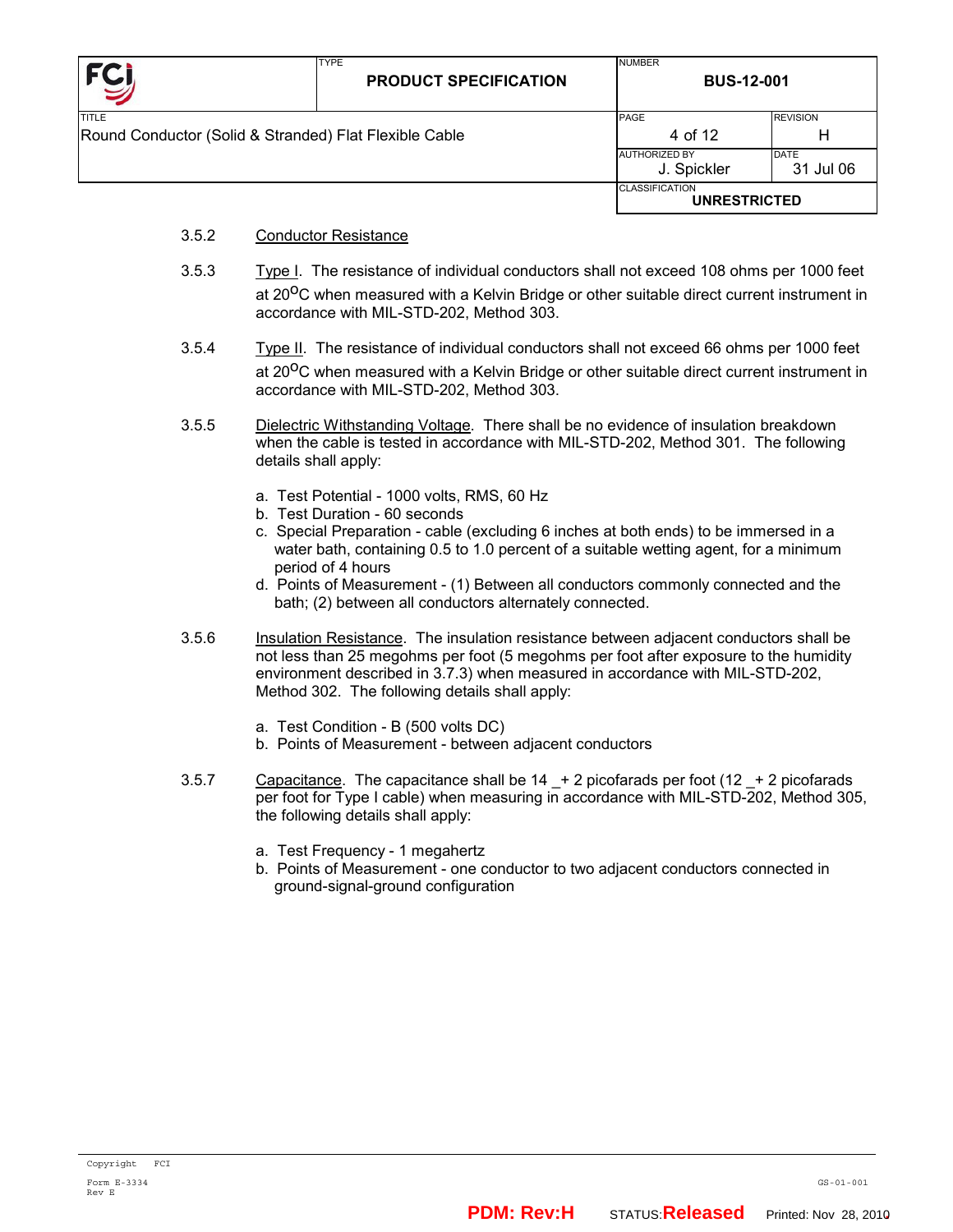| <b>FC</b>                                              | <b>TYPE</b><br><b>PRODUCT SPECIFICATION</b> | <b>NUMBER</b><br><b>BUS-12-001</b>           |                          |  |
|--------------------------------------------------------|---------------------------------------------|----------------------------------------------|--------------------------|--|
| TITLE                                                  |                                             | PAGE                                         | <b>REVISION</b>          |  |
| Round Conductor (Solid & Stranded) Flat Flexible Cable |                                             | 5 of 12                                      | Н                        |  |
|                                                        |                                             | <b>AUTHORIZED BY</b><br>J. Spickler          | <b>DATE</b><br>31 Jul 06 |  |
|                                                        |                                             | <b>CLASSIFICATION</b><br><b>UNRESTRICTED</b> |                          |  |

#### 3.6 Mechanical Characteristics

- 3.6.1 Folding. There shall be no evidence of cracking or delamination of the cable after two complete cycles of transverse folding; the conductors shall exhibit no loss of continuity; the dielectric withstanding voltage of the cable shall be not less than 1000 volts RMS (see 3.5.5). The following details shall apply:
	- a. Fold Angle 180<sup>0</sup>
	- b. Pressure Applied to fold 30  $+$  1 PSI
	- c. Time of Application  $15 1$  minute
	- d. Definition of Cycle pressure applied to fold for 15 minutes and to the unfolded creased portion of the cable for an additional at minutes.
- 3.6.2 Flexing Endurance. (Type II only) The conductors shall exhibit no loss of continuity greater than 1 microsecond during 150 cycles of cable flexing. The following details shall apply:
	- a. Tension on Cable 2 pounds per-inch-of-cable-width
	- b. Flex Angle  $140^{\circ}$  as shown in Figure 1
	- c. Mandrel Spacing just touching cable
- 3.6.3 Slit Propagation. There shall be no exposure of conductors when strands are stripped from the composite cable. The following details shall apply:
	- a. Two strands selected from the end of the cable width
	- b. Direction of Force  $180^{\circ}$  to normal strand position (parallel to plane of cable) as shown in Figure 2
	- c. Sample Preparation slit notch cut 1.5 inch (minimum)
	- d. Strip Length 12 inches
	- e. Slit rate at least 1" per second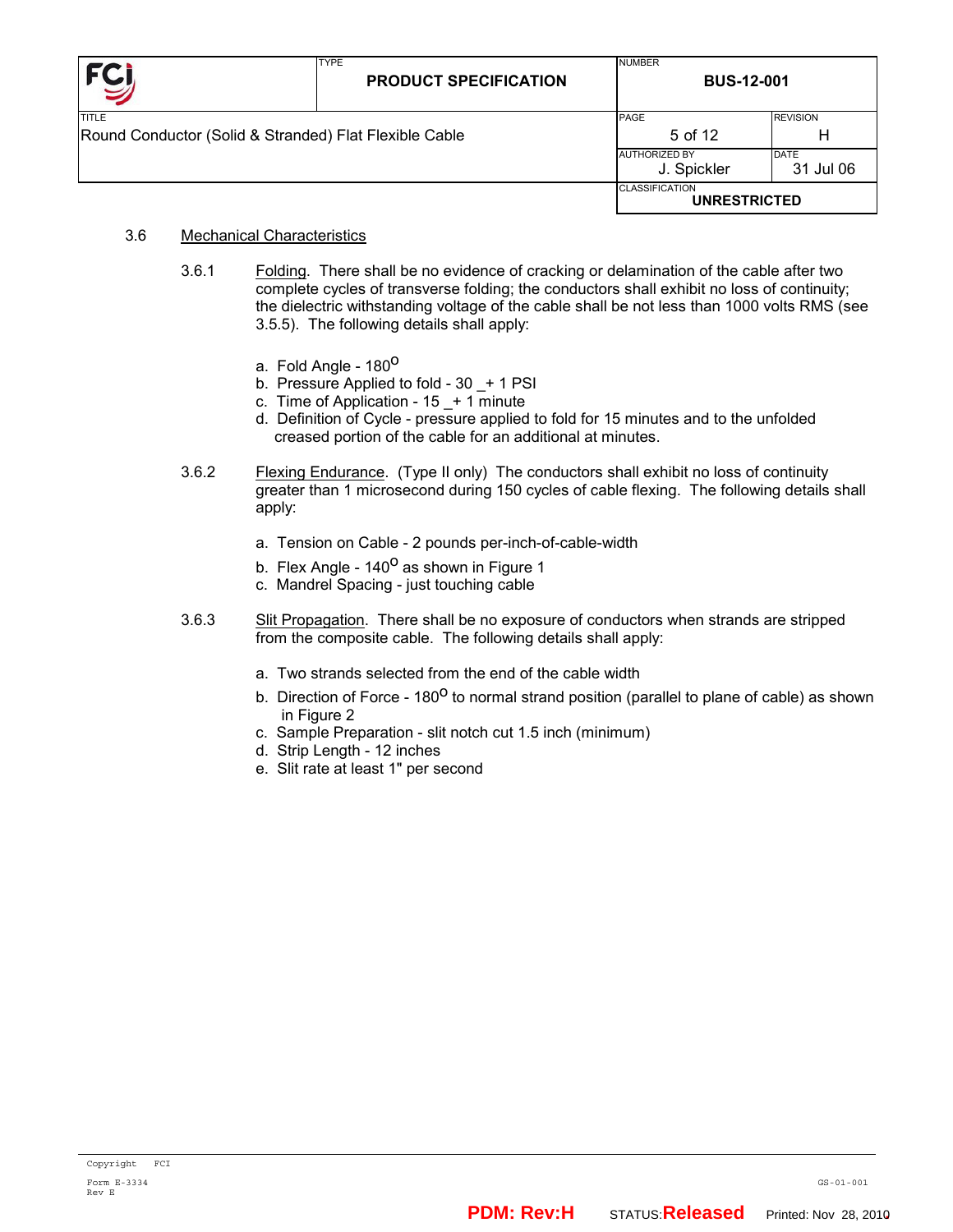| <b>FCI</b>                                             | <b>TYPE</b><br><b>PRODUCT SPECIFICATION</b> | <b>NUMBER</b><br><b>BUS-12-001</b>                              |                 |  |
|--------------------------------------------------------|---------------------------------------------|-----------------------------------------------------------------|-----------------|--|
| TITLE                                                  |                                             | <b>PAGE</b>                                                     | <b>REVISION</b> |  |
| Round Conductor (Solid & Stranded) Flat Flexible Cable |                                             | 6 of 12                                                         | Н               |  |
|                                                        |                                             | <b>DATE</b><br><b>AUTHORIZED BY</b><br>J. Spickler<br>31 Jul 06 |                 |  |
|                                                        |                                             | <b>CLASSIFICATION</b><br><b>UNRESTRICTED</b>                    |                 |  |



## **FIGURE 1 - CABLE FLEX RESISTANCE TYPE II ONLY**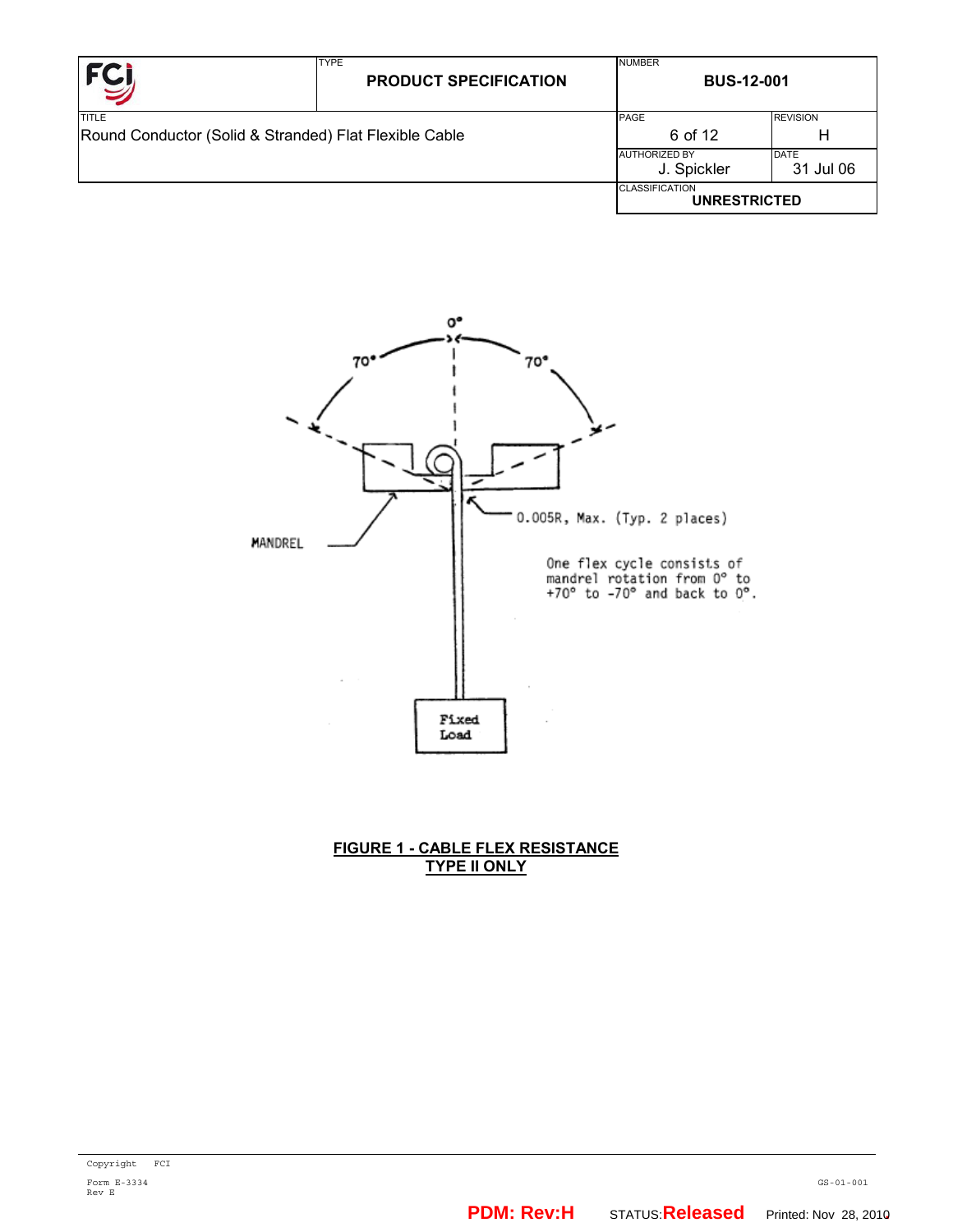| <b>FCI</b>                                             | <b>TYPE</b><br><b>PRODUCT SPECIFICATION</b> | <b>NUMBER</b><br><b>BUS-12-001</b>           |                 |  |
|--------------------------------------------------------|---------------------------------------------|----------------------------------------------|-----------------|--|
| <b>TITLE</b>                                           |                                             | PAGE                                         | <b>REVISION</b> |  |
| Round Conductor (Solid & Stranded) Flat Flexible Cable |                                             | 7 of 12                                      | н               |  |
|                                                        |                                             | <b>AUTHORIZED BY</b>                         | <b>DATE</b>     |  |
|                                                        |                                             | J. Spickler                                  | 31 Jul 06       |  |
|                                                        |                                             | <b>CLASSIFICATION</b><br><b>UNRESTRICTED</b> |                 |  |



# **FIGURE 2 - SLIT PROPAGATION**

## 3.7 Environmental Characteristics

- 3.7.1 Thermal Shock. After exposure of the cable to alternate periods of extreme high and low temperature, there shall be no evidence of cracking or delamination of the insulation. The dielectric withstanding voltage of the cable shall be not less than 1000 volts RMS (see 3.5.5). The test shall be in accordance with MIL-STD-202, Method 107; the following details shall apply:
	- a. Test Condition B (5 1-hour cycles)
	- b. Temperature Range  $-65^{\circ}$ C to  $+105^{\circ}$ c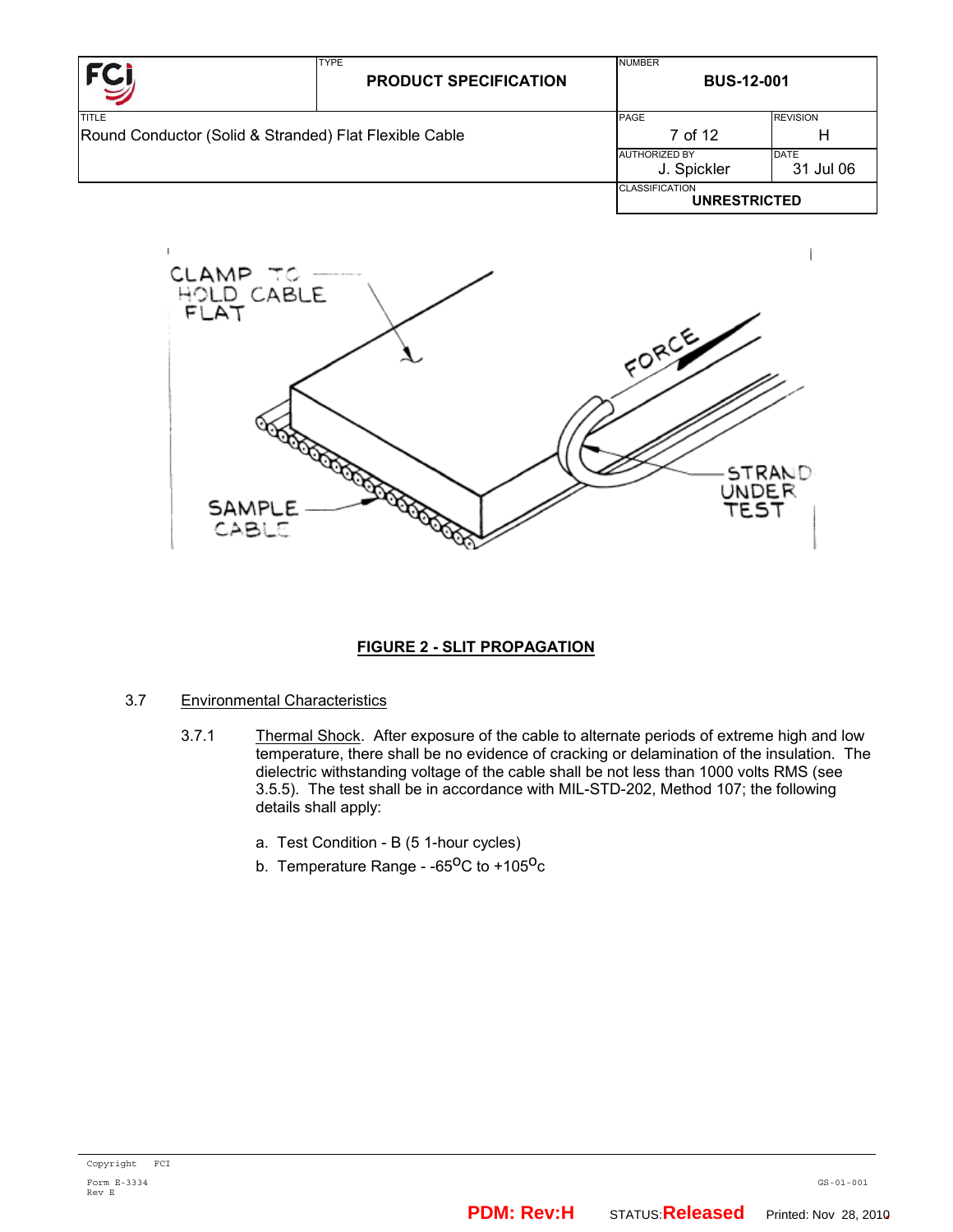| <b>TYPE</b><br><b>PRODUCT SPECIFICATION</b>                            | <b>NUMBER</b><br><b>BUS-12-001</b> |                                                                                      |  |
|------------------------------------------------------------------------|------------------------------------|--------------------------------------------------------------------------------------|--|
| <b>TITLE</b><br>Round Conductor (Solid & Stranded) Flat Flexible Cable |                                    | <b>REVISION</b>                                                                      |  |
|                                                                        |                                    | н                                                                                    |  |
|                                                                        |                                    | <b>DATE</b><br>31 Jul 06                                                             |  |
|                                                                        | <b>CLASSIFICATION</b>              |                                                                                      |  |
|                                                                        |                                    | <b>PAGE</b><br>8 of 12<br><b>AUTHORIZED BY</b><br>J. Spickler<br><b>UNRESTRICTED</b> |  |

- 3.7.2 High Temperature Aging. After exposure of the cable to a continuous high temperature environment, there shall be no evidence of cracking or delamination of the insulation; the dielectric withstanding voltage shall be not less than 1000 volts RMS (see 3.5.5) and the insulation resistance shall be not less than 25 megohms (see 3.5.6). The following details shall apply:
	- a. Test Duration 100 hours
	- b. Test Temperature +105<sup>0</sup>C
- 3.7.3 Moisture Resistance. After exposure of the cable to a high humidity environment, there shall be no evidence of delamination of the insulation. The test shall be in accordance with MIL-STD-202, Method 106 (omitting steps 7A and 7B); the following details shall apply:
	- a. Test Duration 240 hours (10 24-hour cycles)
	- b. Relative Humidity 90% minimum
	- c. Temperature  $+25^{\circ}$  to 65<sup>o</sup>C
	- d. Final Measurement at High Humidity Upon completion of step 6 of the final cycle and a temperature of  $25^{\circ}C + 2^{\circ}C$  and a relative humidity of 90 to 98%, the insulation resistance shall be measured (see 3.5.6)

#### **4.0 QUALITY ASSURANCE PROVISIONS**

4.1 Equipment Calibration

All test equipment and inspection facilities used in the performance of any test shall be maintained in a calibration system in accordance with MIL-C-45662.

4.2 Inspection Conditions

Unless otherwise specified herein, all inspections shall be performed under the following ambient conditions.

- a. Temperature  $25^{\circ}$ C +  $5^{\circ}$ C
- b. Relative Humidity  $30$  to  $80\%$
- c. Barometric Pressure Local ambient
- 4.3 Qualification Inspection

Qualification inspection shall be performed on sample cable produced with equipment and procedures normally used in production.

4.3.1 Sample. Six (6) for Type II 38- to 40-inch lengths of the widest available cable shall be subjected to the qualification inspection.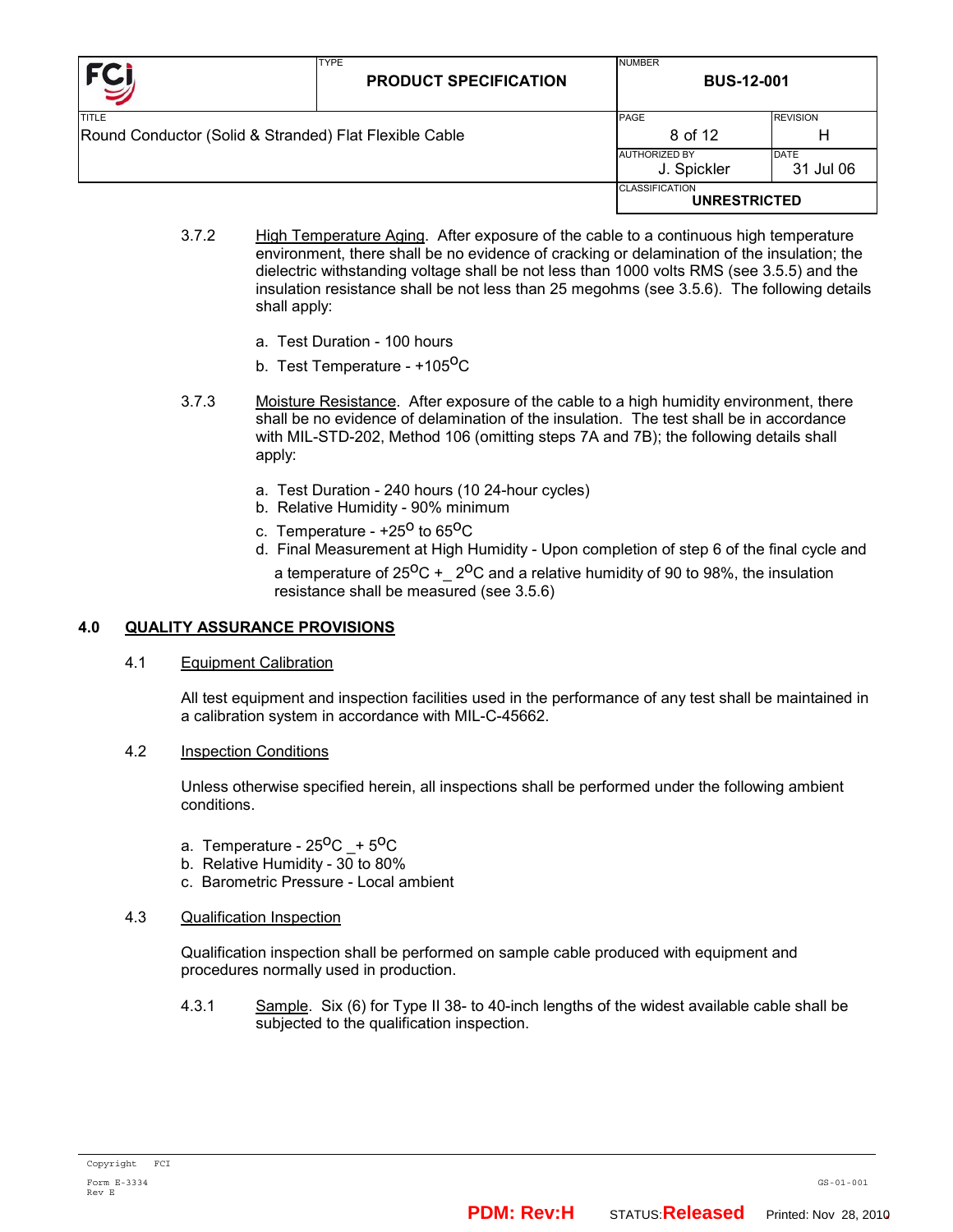| <b>FC</b>                                              | <b>TYPE</b><br><b>PRODUCT SPECIFICATION</b> | <b>NUMBER</b><br><b>BUS-12-001</b>           |                 |  |
|--------------------------------------------------------|---------------------------------------------|----------------------------------------------|-----------------|--|
| <b>TITLE</b>                                           |                                             | PAGE                                         | <b>REVISION</b> |  |
| Round Conductor (Solid & Stranded) Flat Flexible Cable |                                             | 9 of 12                                      | н               |  |
|                                                        |                                             | <b>AUTHORIZED BY</b>                         | <b>DATE</b>     |  |
|                                                        |                                             | J. Spickler                                  | 31 Jul 06       |  |
|                                                        |                                             | <b>CLASSIFICATION</b><br><b>UNRESTRICTED</b> |                 |  |

4.3.2 Test Sequence. The sample cables shall be subjected to the inspections specified in Table II, in the order shown.

#### 4.4 Quality Conformance Inspection

Manufacturer will perform this inspection on production run of cable.

- 4.4.1 Sample. Five (5) Type I, Six (6) Type II 38- to 40-inch lengths of the widest available cable shall be subjected to the qualification inspection.
- 4.4.2 Test Sequence. The sample cables shall be subjected to the inspections specified in Table III in the order shown.
- 4.4.3 Disposition of Sample Units. Sample cable that has been subjected to the quality conformance inspection shall not be considered deliverable on the contract or purchase order.
- 4.5 Acceptance Inspection

Acceptance inspection shall consist of the examinations and inspections specified in Table IV.

4.5.1 **Inspection Lot.** An inspection lot shall consist of all cable produced under essentially the same conditions and offered for inspection at one time.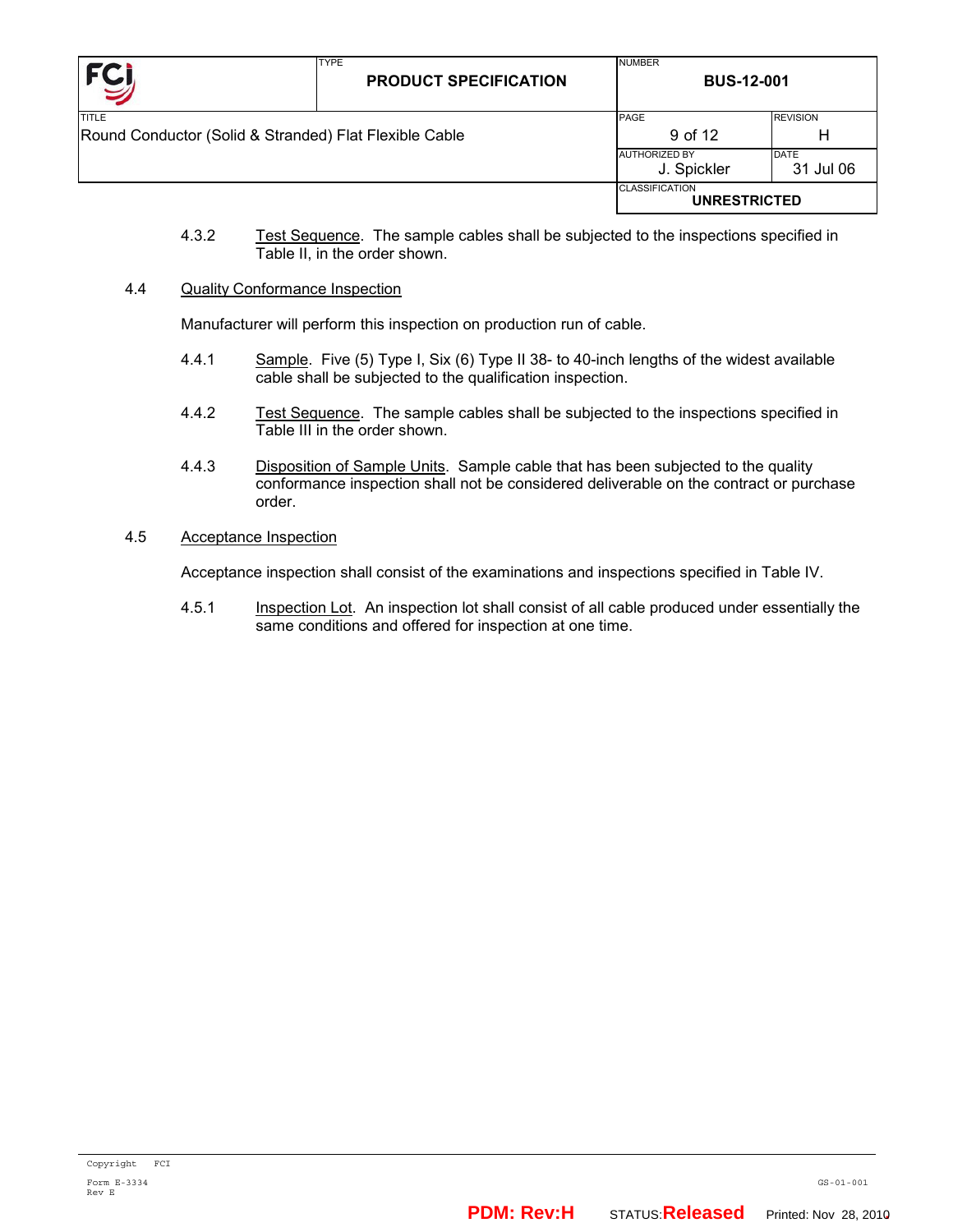

|                                                        |  | <b>CLASSIFICATION</b><br><b>UNRESTRICTED</b> |                          |
|--------------------------------------------------------|--|----------------------------------------------|--------------------------|
|                                                        |  | <b>AUTHORIZED BY</b><br>J. Spickler          | <b>DATE</b><br>31 Jul 06 |
| Round Conductor (Solid & Stranded) Flat Flexible Cable |  | 10 of 12                                     | н                        |
| TITLE                                                  |  | PAGE                                         | <b>REVISION</b>          |
|                                                        |  |                                              |                          |

NUMBER

# **TABLE II - QUALIFICATION INSPECTION**

|                                  |                  |   |                              | Sample Number |                          |   |
|----------------------------------|------------------|---|------------------------------|---------------|--------------------------|---|
| <b>Examination or Test</b>       | <u>Paragraph</u> |   |                              | 4             | 5                        | 6 |
| Dielectric Withstanding Voltage  | 3.5.5            | x |                              |               |                          |   |
| <b>Insulation Resistance</b>     | 3.5.6            | Χ | $\overline{\phantom{0}}$     |               |                          |   |
| <b>Conductor Resistance</b>      | 3.5.2            | х | $\qquad \qquad \blacksquare$ |               |                          |   |
| Capacitance                      | 3.5.7            |   |                              |               |                          |   |
| <b>Thermal Shock</b>             | 3.7.1            |   |                              |               |                          |   |
| Folding                          | 3.6.1            |   |                              |               | $\overline{\phantom{0}}$ |   |
| High Temperature Aging           | 3.7.2            |   |                              |               | $\overline{\phantom{0}}$ |   |
| <b>Slit Propagation</b>          | 3.6.3            |   |                              |               |                          |   |
| Flexing Endurance (Type II Only) | 3.6.2            |   |                              |               | Х                        |   |
| Moisture Resistance              | 3.7.3            |   |                              |               |                          | х |
|                                  |                  |   |                              |               |                          |   |

## **TABLE III - QUALITY CONFORMANCE INSPECTION**

|                                  |           | Sample Number |                          |   |   |
|----------------------------------|-----------|---------------|--------------------------|---|---|
| <b>Examination or Test</b>       | Paragraph |               |                          |   | 4 |
| Dielectric Withstanding Voltage  | 3.5.5     | х             |                          |   |   |
| <b>Insulation Resistance</b>     | 3.5.6     | x             | $\overline{\phantom{0}}$ |   |   |
| <b>Conductor Resistance</b>      | 3.5.2     | x             |                          |   |   |
| Capacitance                      | 3.5.7     |               |                          |   |   |
| <b>High Temperature Aging</b>    | 3.7.2     |               |                          |   |   |
| Slit Propagation                 | 3.6.3     |               | x                        |   |   |
| Flexing Endurance (Type II Only) | 3.6.2     |               |                          | х |   |
| Moisture Resistance              | 3.7.3     |               |                          |   |   |

- 4.5.2 Sampling Plan. Statistical sampling and inspection shall be in accordance with MIL-STD-105 for General Inspection Level II. The acceptance quality level (AQL) shall be as specified in Table IV. Major and minor defects shall be as defined in MIL-STD-105.
- 4.5.3 Rejected Lots. Rejected lots may be screened by vendor to remove defective cable.
- 4.5.4 Disposition of Sample Cable. Sample cable that has been subjected to the acceptance inspection shall be considered deliverable on the contract or purchase order.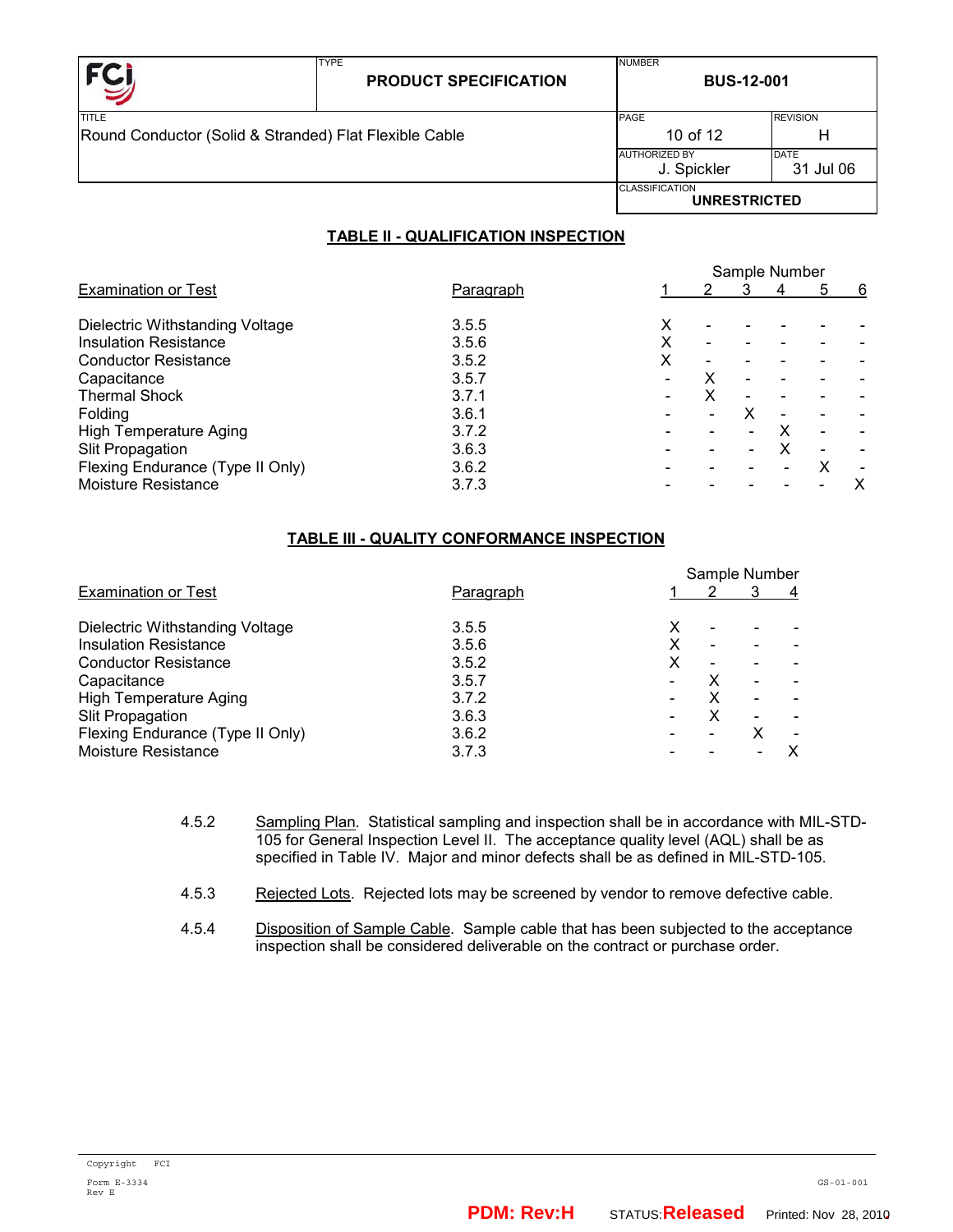

## **5.0 PREPARATION FOR DELIVERY**

#### 5.1 Packaging

The cable shall be packaged with 100 feet on individual cardboard reels. One (1) splice per reel shall be permitted, with the shorter cable length a minimum of 25 feet.

#### **TABLE IV - ACCEPTANCE INSPECTION**

| Examination or Test               | AQL                     | Major Minor |
|-----------------------------------|-------------------------|-------------|
| Visual & Mechanical<br>Electrical | $1.0\%$ $4.0\%$<br>2.5% | $\star$     |

\* All electrical defects considered major.

#### 5.2 Marking

At a minimum, the flange of the reel shall provide the following information.

- a. FCI name and part number
- b. Date of Manufacture
- c. Conductor AWG Size
- d. Appliance Wiring Material
- e. Maximum Temperature Rating 105<sup>0</sup>C
- f. Maximum Voltage Rating 300 volts
- g. Style 2651
- h. UL Label